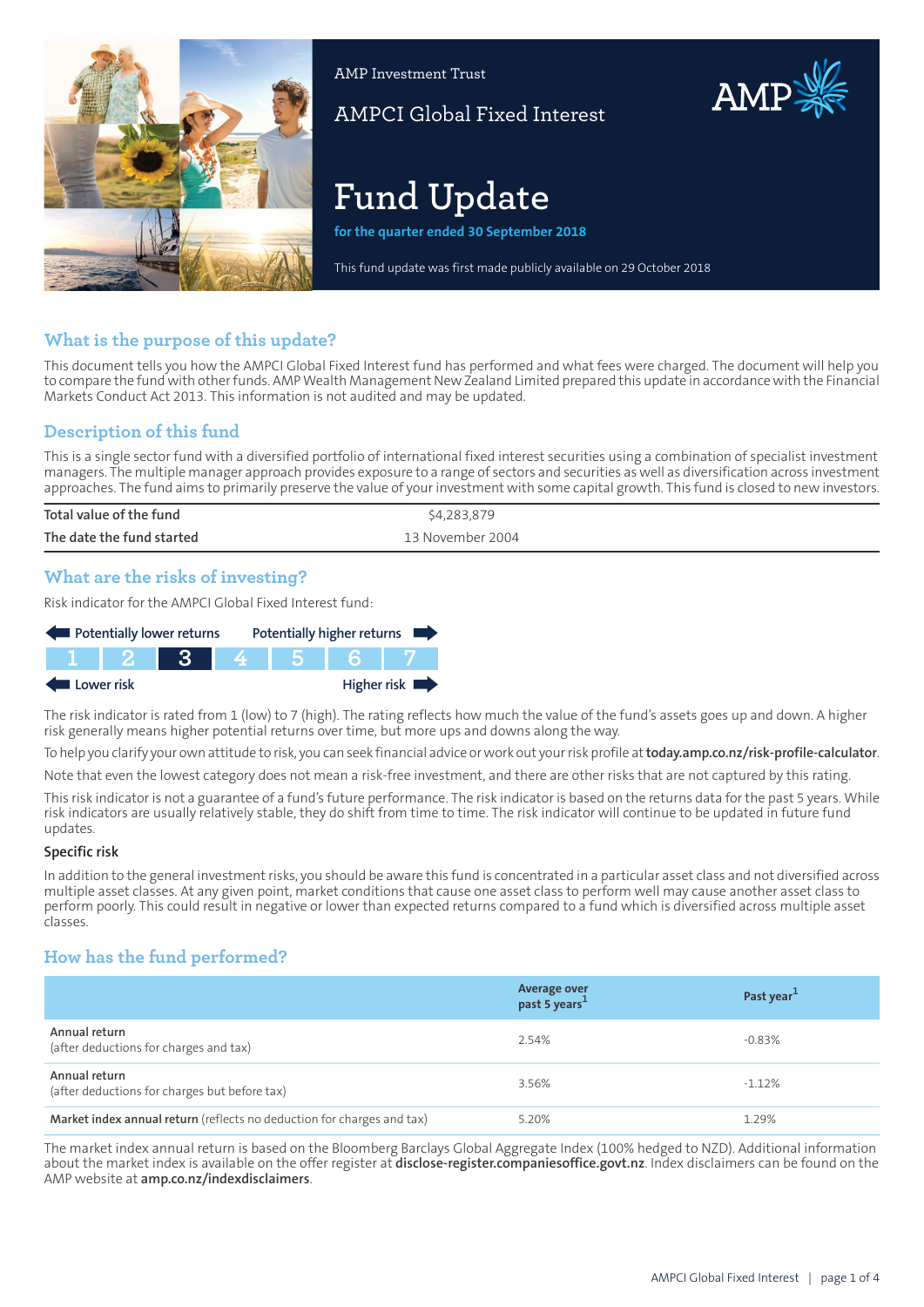#### **Annual return graph**



This shows the return after fund charges and tax for each of the last 10 years ending 31 March. The last bar shows the average annual return for the last 10 years, up to 30 September 2018.

**Important:** This does not tell you how the fund will perform in the future.

Returns in this update are after tax at the highest prescribed investor rate (PIR) of tax for an individual New Zealand resident. Your tax may be lower.

## **What fees are investors charged?**

Investors in the AMPCI Global Fixed Interest fund are charged fund charges. In the year to 31 March 2018 these were:

|                                             | % of net asset value                                                     |
|---------------------------------------------|--------------------------------------------------------------------------|
| Total fund charges <sup>2</sup>             | $1.02\%$ <sup>*</sup>                                                    |
| Which are made up of -                      |                                                                          |
| Total management and administration charges | 1.02%                                                                    |
| Including -                                 |                                                                          |
| Manager's basic fee                         | 0.70%                                                                    |
| Other management and administration charges | 0.32%                                                                    |
| Total performance-based fees                | $0.00\%$                                                                 |
| <b>Other charges</b>                        | Dollar amount per investor or description<br>of how charge is calculated |
| <b>NIL</b>                                  |                                                                          |

\*Based on increased underlying fund manager expenses and other expenses, the Manager estimates that the total fund charges for the next scheme year will increase to 1.20% of the net asset value.

Investors may also be charged individual action fees for specific actions or decisions (for example, for withdrawing from or switching funds). See the 'fees and other charges' document on the entry relating to the offer of interests in the AMP Investment Trust maintained on the offer register (**[disclose-register.companiesoffice.govt.nz](https://disclose-register.companiesoffice.govt.nz/)**) for more information about those fees.

Small differences in fees and charges can have a big impact on your investment over the long term.

## **Example of how this applies to an investor**

Craig had \$10,000 in the fund at the start of the year and did not make any further contributions. At the end of the year, Craig incurred a loss after fund charges were deducted of \$83.00 (that is -0.83% of his initial \$10,000). Craig also paid \$0.00 in other charges. This gives Craig a total loss after tax of \$83.00 for the year.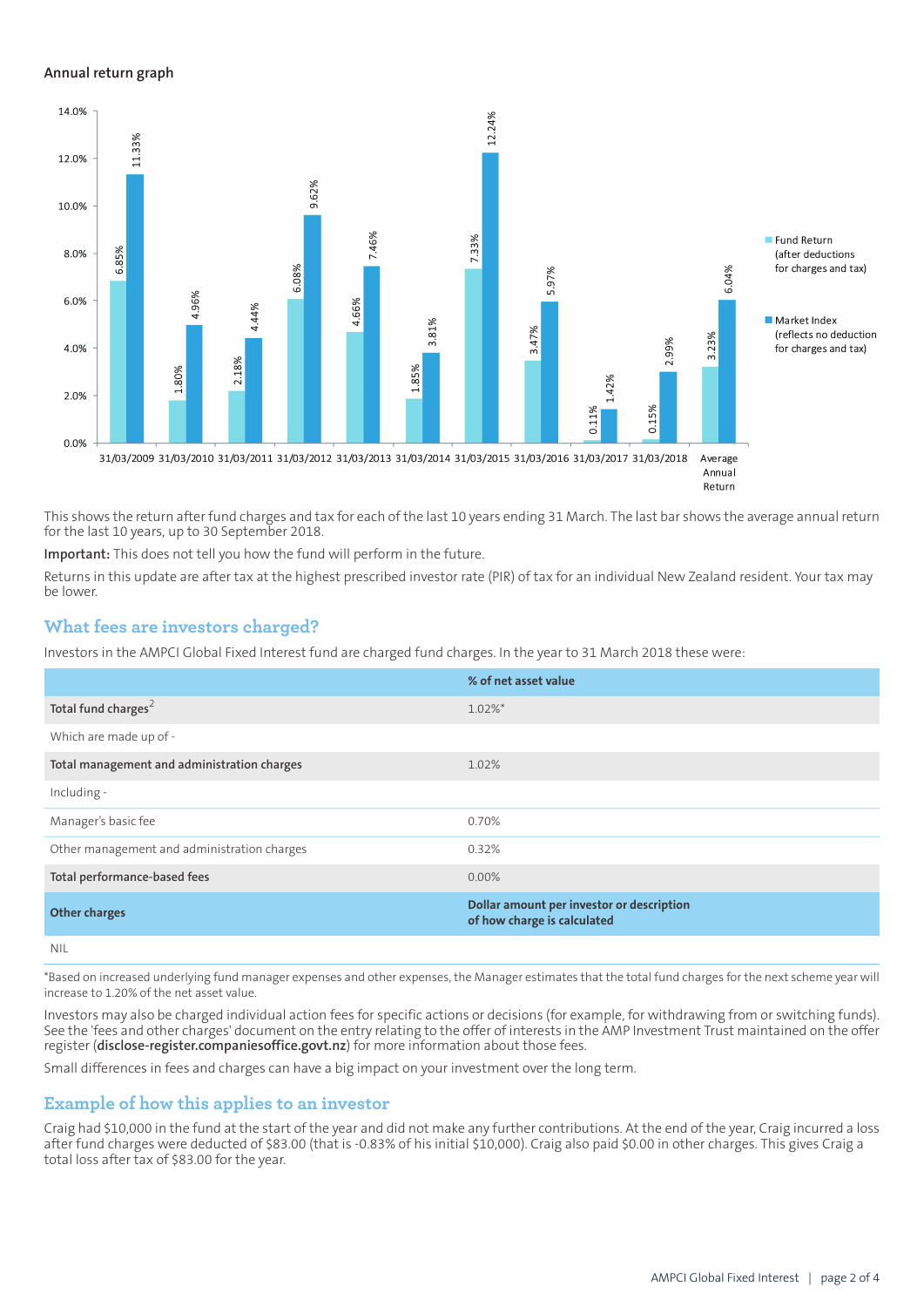# **What does the fund invest in?**

## **Actual investment mix<sup>3</sup>**

This shows the types of assets that the fund invests in.



### **Target investment mix**

This shows the mix of assets that the fund generally intends to invest in.

| <b>Asset Type</b>            | <b>Allocation</b> |
|------------------------------|-------------------|
| Cash and cash equivalents    | $0.00\%$          |
| New Zealand fixed interest   | $0.00\%$          |
| International fixed interest | 100.00%           |
| Australasian equities        | $0.00\%$          |
| International equities       | 0.00%             |
| Listed property              | 0.00%             |
| Unlisted property            | $0.00\%$          |
| Commodities                  | 0.00%             |
| Other                        | 0.00%             |

# **Top 10 investments<sup>3</sup>**

|    | <b>Name</b>                                               | Percentage<br>of fund<br>net assets | <b>Asset Type</b>            | Country       | <b>Credit rating</b><br>(if applicable) |
|----|-----------------------------------------------------------|-------------------------------------|------------------------------|---------------|-----------------------------------------|
| 1  | United States Treasury Note bond maturing 30 Apr 22       | 1.34%                               | International fixed interest | United States | $AA+$                                   |
| 2  | United States Treasury Note bond maturing 15 Aug 24       | 1.05%                               | International fixed interest | United States | $AA+$                                   |
| 3  | United States Treasury Note bond maturing 15 Aug 20       | 0.92%                               | International fixed interest | United States | $AA+$                                   |
| 4  | United States Treasury Note bond maturing 15 Feb 36       | 0.91%                               | International fixed interest | United States | $AA+$                                   |
| 5  | Freddie Mac Gold Pool bond maturing 15 Oct 43             | 0.85%                               | International fixed interest | United States | $AA+$                                   |
| 6  | Bundesrepublik Deutschland Bund bond maturing 04 Jan 37   | 0.82%                               | International fixed interest | Germany       | AAA                                     |
|    | United States Treasury Note bond maturing 31 Dec 23       | 0.81%                               | International fixed interest | United States | $AA+$                                   |
| 8  | Italy Buoni Poliennali Del Tesoro bond maturing 01 Mar 24 | 0.80%                               | International fixed interest | Italy         | <b>BBB</b>                              |
| 9  | Ginnie Mae II pool bond maturing 15 Oct 43                | 0.76%                               | International fixed interest | United States | $AA+$                                   |
| 10 | New Zealand Government bond maturing 15 May 21            | 0.74%                               | New Zealand fixed interest   | New Zealand   | $AA+$                                   |

The top 10 investments make up 9.00% of the fund.